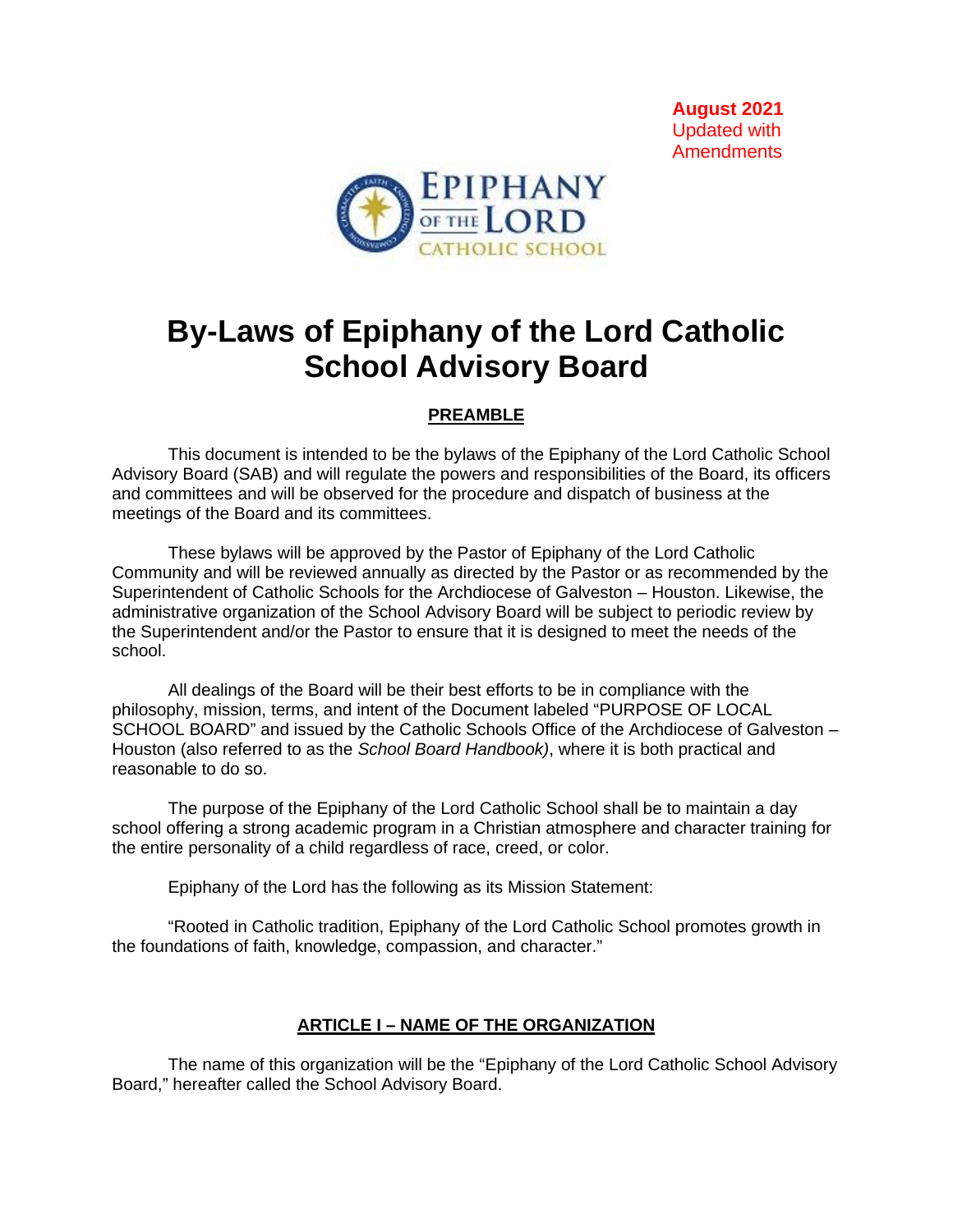## **ARTICLE II – JURISDICTION OF THE BOARD**

## Section 1. Purpose and Function

The School Advisory Board, a board of delegated responsibility, gathers in the spirit of the gospel to promote, sustain and ensure the ministry of quality Catholic education. This is accomplished by providing vision, leadership, and accountability in collaboration with diocesan and local administrators as well as with other key representatives of the school, parish, and business communities. This is further achieved by making informed recommendations concerning policies and goals to the Pastor and Principal.

The Board is advisory in nature and consults with the Pastor and Principal in recommending policies, budgets, and financing. The function of the Board is to discuss and offer recommendations to issues addressing general policy, budgeting and finances of the school. Issues related to discipline, personnel, and day to day operations are the responsibility of the Principal.

## Section 2. Roles and Responsibilities

Roles of the Board include the following:

- a. Actively assist the Pastor and Principal in the role of short and long-term planning.
- b. Support identification, development, and assessment of progress for initiatives identified in the Strategic Plan for Epiphany of the Lord Catholic School.
- c. Identify and articulate the educational needs and aspirations of the school and the community;
- d. Mobilize resources at Boards discretion (primarily via the Committee structure, with the approval of the Pastor and Principal) to meet the identified goals. Provide advice and guidance to the Pastor in the area of finances for the School.
- e. Provide the opportunity for appropriate communication with parents.
- f. Evaluate Board members and the Principal as required by the Archdiocesan Schools **Office**
- g. Actively assist school with hosting the Accreditation Team.

A major task for the Board is to provide advice and guidance in the area of finances. Approving tuition rates and salary increases for the staff is the Pastor's responsibility, but the Pastor will rely upon solid information provided by the Principal and the Board. The Board should assist the Principal in providing communication to parents about the financial status of the school.

## **ARTICLE III – MEMBERSHIP, APPOINTMENTS, AND TERMS OF OFFICE**

#### Section 1. Number and Term of Members

The Board will be composed of at least six members or such number as approved by the Pastor. New members will serve a term of three years. They may, at the sole discretion of the Pastor, be discerned to serve one additional three-year term. Members may not serve more than two (2) consecutive terms. An absence of at least one (1) year is required before one may be discerned to the Board after having served two (2) consecutive terms.

The terms of members should overlap so that a maximum of no more than one third are leaving the board at any one time. This allows for stability and continuity of the Board

If, for any reason, a Board member does not complete their term, the Pastor may decide to add a replacement Board member to serve out their term. Such appointment will be at the discretion of the Pastor, but it will be the responsibility of the Nominating Committee of the Board and in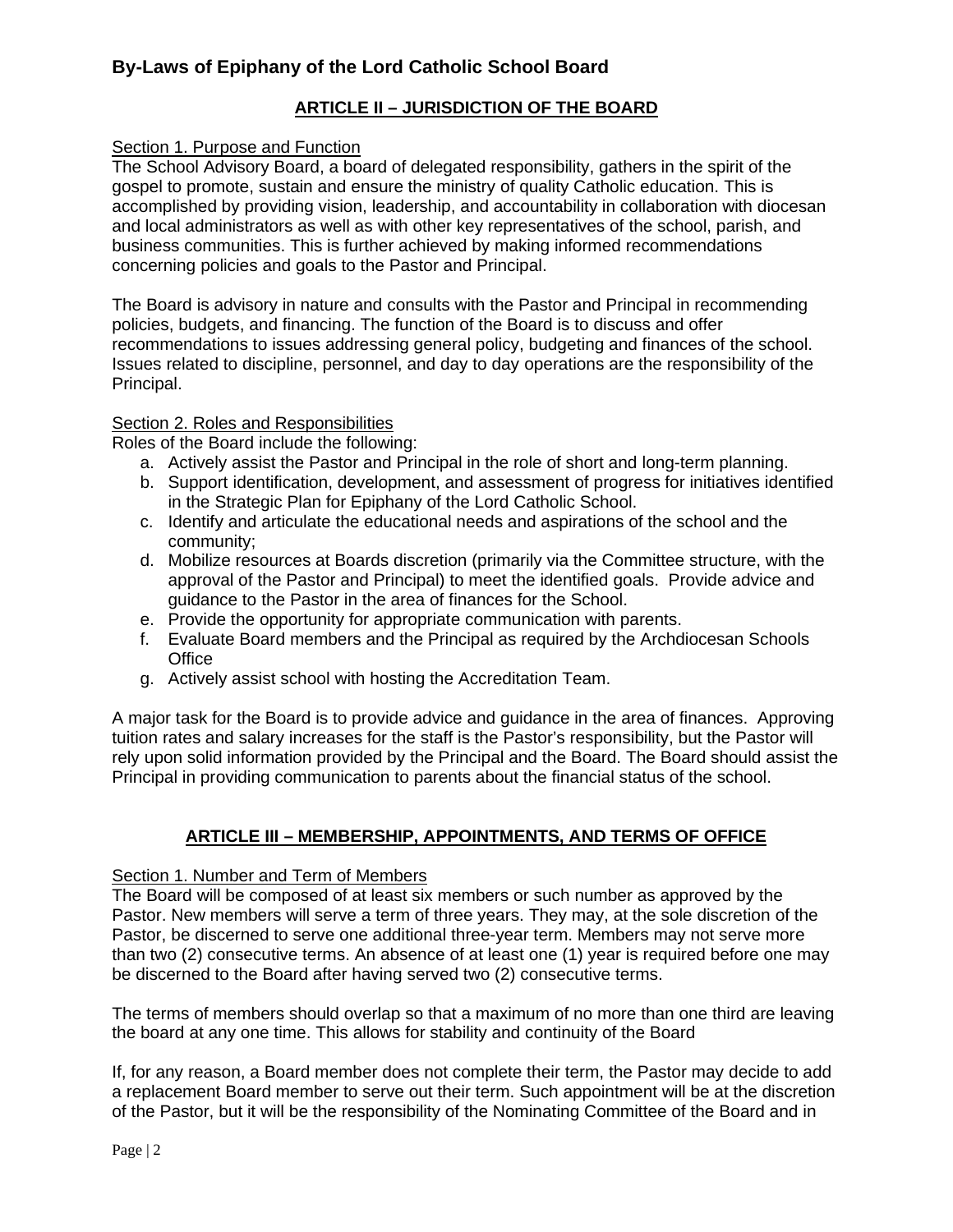consultation with the Principal to make a recommendation to the Pastor and to assist the Pastor in the process.

For special circumstances identified by the Pastor, a member may be appointed to additional terms beyond the limits of this section. Additionally, the Pastor may waive the provision that a maximum of one third of the Board leave the Board at any one time, if deemed prudent to do so and in the best interest of ongoing Board membership.

## Section 2. Qualification and Selection of Board Members

New Members will be added to the Board through a discernment process by the Nominating Committee. Members of the Board will ordinarily be practicing Catholics in good standing and may include parishioners, parents and other supporters of the School.

The Nominating Committee will consist of the Principal, president and at least one or two other Board Members. The Nominating Committee will initiate the process of identifying potential new Board members in January of each year.

The Nominating Committee will review any application forms completed and submitted to the Principal's office by potential Board candidates desiring to serve on the Board. The Nominating Committee, in addition to candidates they identify, will solicit existing Board members for recommendations as to potential new Board members.

The Nominating Committee will discern candidates identified and prepare a consensus list in order of preference to present to the Pastor. The Pastor shall determine the candidates to be presented in nomination to the full Advisory Board. The Pastor and President will review the nominated candidates at a Board meeting held in May or June.

Newly appointed Board members will be notified by the Pastor or a Board member he may designate. The President and/or Vice President will conduct an orientation meeting for all newly appointed members.

## Section 3. Suspension and Removal of a Member

The Pastor, after consulting with the Superintendent, may suspend or remove a Board member from office at any time during their term with or without cause. Such suspension or removal will be executed by written notice to the affected Board member.

## Section 4. Resignation

A Member may resign by delivering to the Pastor and President of the Board a written notice indicating that he or she is resigning. The resignation will be effective upon receipt unless specified to be effective at some other time.

## Section 5. Board Member Responsibilities

Members show their acceptance of responsibility as members by regular attendance and participation at meetings. Members shall furthermore participate in at least one training session a year that is specifically designed by the Galveston-Houston Archdiocesan Board of Education for local boards. The Board must provide an orientation detailing the work of the board for all new members.

## **ARTICLE IV – OFFICERS**

## Section 1. The Executive Committee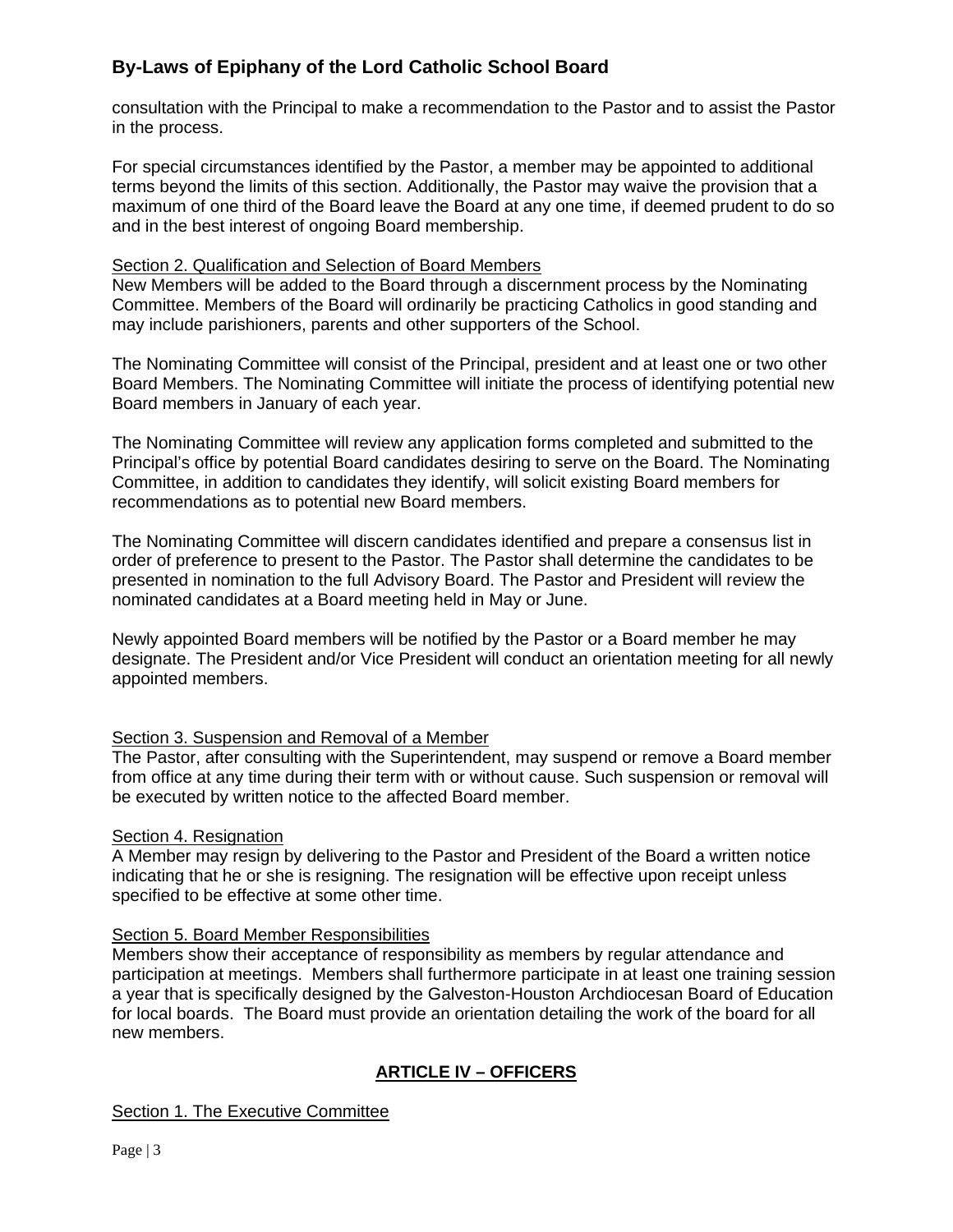The Executive Committee will be comprised of the following:

- a. Pastor
- b. Principal
- c. President of the Board
- d. Vice President of the Board
- e. Chairperson of the Finance Committee
- f. Secretary of the Board

#### Section 2. Functions of the Officers.

The Officers' functions include planning and preparation for Board meetings, coordination and communication among Board members, planning and organizing for orientation of new members, coordinating ongoing Board education for all members and succession planning for the Chief Administrator or Principal as necessary, in addition to performing other duties that may be determined by the President.

## Section 3. Appointment and Duties of the President

The position of president will be appointed by an agreed upon individual by the Pastor and the Principal. The President of the School Board will serve in that role for a term not to exceed three (3) years. The President of the School Board will:

- a. Preside at all meetings of the Board and exercise and perform such powers and duties as may be assigned from time to time to the office.
- b. Work with the Principal and the Secretary to prepare the agenda prior to all meetings.
- c. Actively coordinate assignment of committee chairs as advisable to the Principal and Pastor. Approval and establishment of school committees are based on the authority and approval of the Pastor and Principal.
- d. Call special meetings of the Board as necessary.
- e. The President of the Board, when present, will be an ex-officio member of all committees. The President will not be counted in determining a quorum of the committee.

#### Section 4. President's Participation in Debate and Discussion

The President may participate in any debate or discussion from his/her position as President. Should the President elect to vacate the Presidency to take part in any debate or discussion or for any other reason, he/she will call upon the Vice President or in his/her absence, one of the Members to fill his/her place until he/she resumes it.

#### Section 5. The Appointment and Duties of the Vice President

The Vice President will be appointed by the Pastor in consultation with the Board President. The Vice President will:

- a. Serve in the absence of the President
- b. Support the President in the execution of their duties, including recommending agenda topics for Board meetings and the assignment of Board committee chairs.

## Section 6. Secretary of the Board

The Secretary will:

- a. Attend all meetings of the Board.
- b. Prepare, in consultation with the other officers of the board, the draft agenda of the Board meetings. He or she may construct the Board Agenda after the draft has been developed and approved by the principal, pastor and board president. All items to be placed on the Agenda must be given to the Principal & President 10 working days prior to the meeting date for their approval
- c. Prepare minutes of all meetings.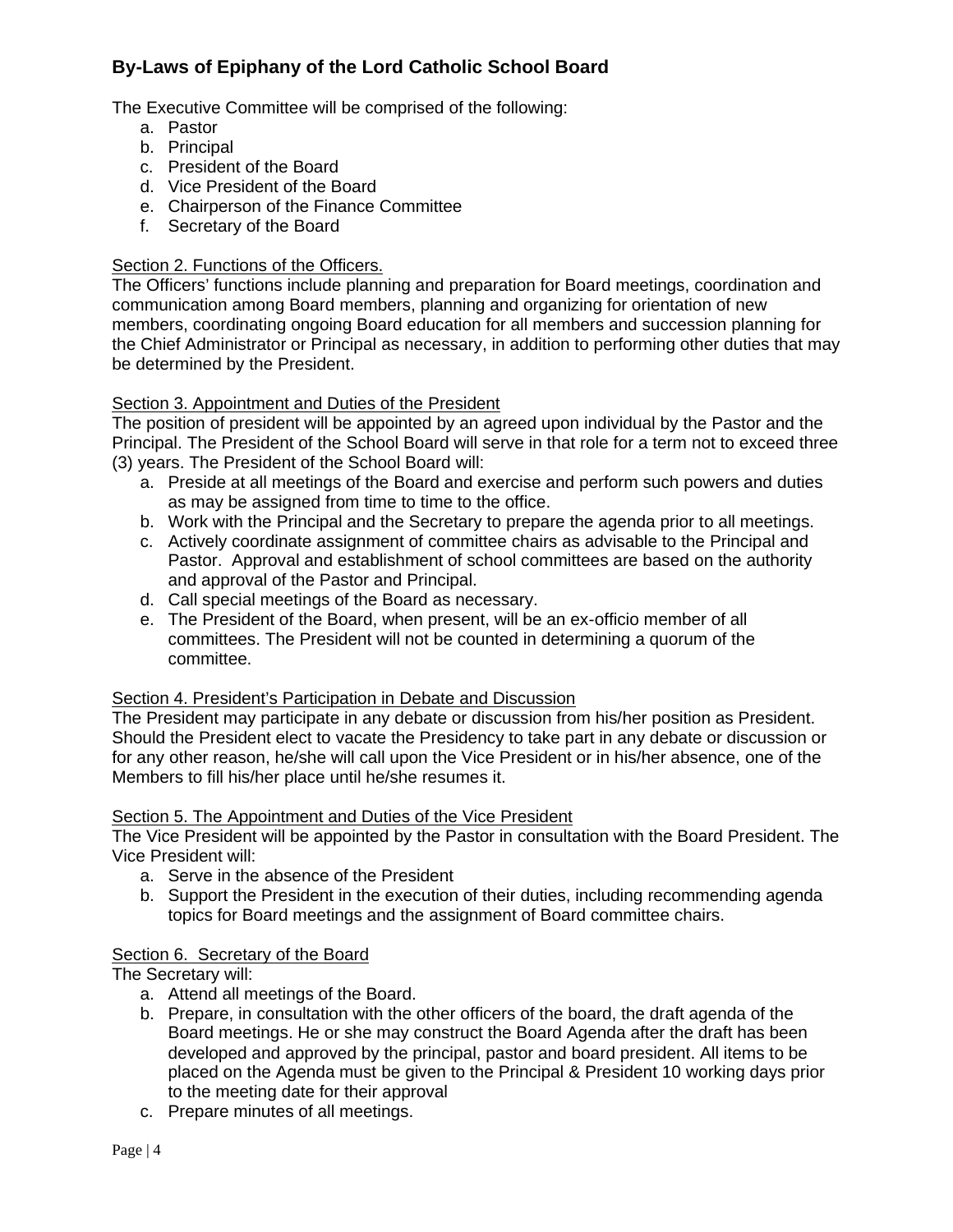- d. Maintain reports from committees and/or subcommittees.
- e. Keep records as directed by the Board.
- f. Receive and pass on to the Board, or relevant committee, all correspondence, petitions and reports of other officials as determined by the Executive Committee.
- g. Maintain a current record of all policies as approved by the Pastor. The Board suggests and assists in policy making, and the Pastor approves. The school principal enacts or implements the policy after the Pastor's approval.
- h. Maintain charge of all correspondence, reports, and other documents of Board business, including these By Laws and any Amendments hereto.

## Section 7. The Chair of the Finance Committee

The Chair of the Finance Committee will:

- a. Communicate with the Parish Finance Committee with the approval of the Pastor.
- b. Submit to the Board for review the preliminary budget for the upcoming year in the January Board meeting of the current year.
- c. Assist any committee in need of financial information.
- d. Coordinate with appropriate school administrators and staff to obtain and review all available information needed to perform the responsibilities of this office.
- e. Consult and assist the principal on preparation of a balanced budget.

#### Section 8. The Principal of the School

The Principal of the School serves at the discretion of the Pastor. Should the need arise to select a new Principal; at least three Board Members should participate in the search process. The Pastor retains sole decision-making authority on the selection of the Principal of the School.

The Principal will be a member of the Executive Committee and will approve with the President and Pastor the appointment of Committee or Subcommittee members. The Principal will provide an update to the Board in Monthly Meetings on issues of interest to the Board, as appropriate and have prepared for submission to the Board the annual financial reports.

Board members are required to give assistance to the Pastor in the annual evaluation of the Principal as part of the Principal Professional Growth Process identified in the Archdiocese of Galveston – Houston School Board Handbook. The Principal will provide Board members with the Principal Professional Growth Form and review the document with them. Each Board member will complete the Principal Professional Growth Form and submit the form to the Principal. The Principal and Pastor will meet to review the forms.

#### Section 9. At Large Members

Any member of the board not designated, as one of the aforementioned positions will be considered an "At Large Member of the Board" with the approval of the Pastor and Principal.

#### Section 10. Ex-Officio Members

• President of Parent Association (PA)

## **ARTICLE V – MEETINGS**

#### Section 1. Meeting Schedule and Location of Meetings

Unless otherwise ordered by special motion, the Board will conduct regular meetings on at least a quarterly basis.. Standing and Ad Hoc Committees will meet as necessary. A schedule of all Board meetings is to be submitted to the Pastor and Principal by September 1 of each year. School Advisory Board meeting dates will be posted on the school calendar.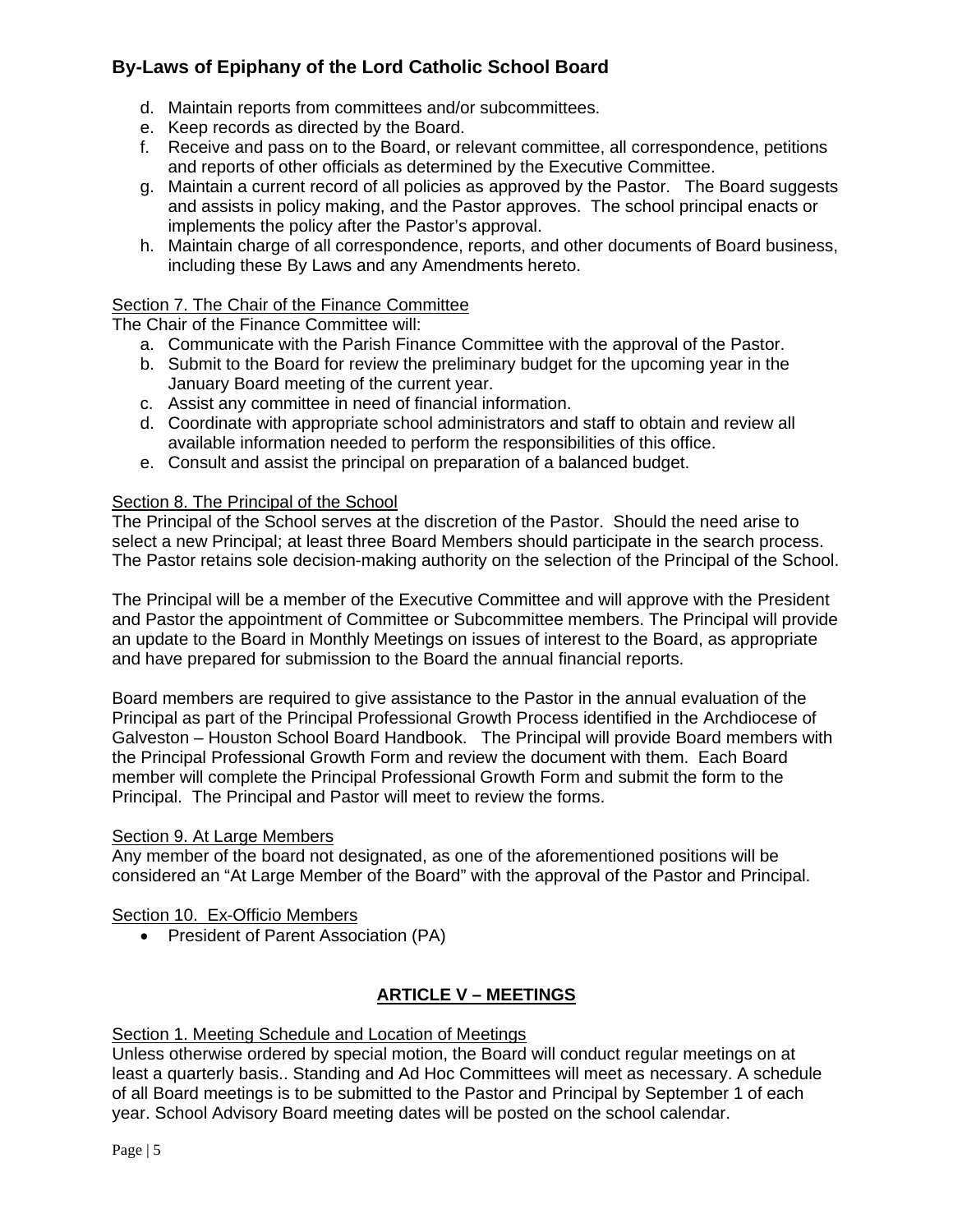#### Section 2. Summer Meetings

The Board will recess from its regular meeting schedule only in July. The President, with the approval of the Pastor and Principal, is authorized to schedule Board meetings and executive sessions during June and August, with the June meeting recommended to be designated as the Inaugural Meeting of a newly appointed Board.

#### Section 3. Special Meetings of the Board

Special meetings of the Board may only be called by the Pastor or the President, or at the request of the Principal. The members will be given 24-hour notice for special meetings, except in emergency situations. Such meetings will be called for specific reasons. Such subjects will be stated in the notice calling the meeting. Subjects addressed cannot relate to personnel or discipline issues. Notwithstanding any other provisions to the Board's bylaws, no other business will be considered at such special meetings.

#### Section 4. Quorum for Meetings

A majority of the Members of the Board will constitute a quorum for meetings of the Board. If a quorum is not present within fifteen (15) minutes after the time appointed for any meeting (or such longer time as may be agreed upon by the Members who are present), the person assigned as recording secretary will record the names of the persons present and the meeting will stand adjourned, to be reconvened within seven (7) days at the call of the President. A member can be present via electronic communications so long as the board feels the individual has ability to participate.

#### Section 5. Notice of Meetings

Written notices of all regular meetings of the Board will be transmitted by the Board Secretary, along with the agenda of the meeting, at least 72 hours before the time of meeting.

The agenda may be amended at the opening of a meeting with the consensus of Board Members present at the meeting and with approval from the pastor and principal.

#### Section 6. Absences

A Member who cannot attend a Board meeting will inform the President at or before noon on the day of the meeting; or in the case of a morning meeting, the evening prior to the scheduled meeting. If a Member is absent from three consecutive regular Board meetings without being authorized by resolution entered in the minutes, that Member thereby vacates their seat and procedures will be initiated to replace the Member. The Board President may authorize an extended absence of a Member; this authorization will be noted in the minutes.

#### Section 7. Code of Conduct

The Board may adopt rules for the conduct of their meetings and the management of the Board, as they deem proper and consistent with these bylaws, canonical law, "*Archdiocese of Galveston – Houston, Secretariat for Catholic Schools, Catholic Schools Office School Board Handbook",* and the laws of the State of Texas. The Board Code of Conduct is as follows:

The board commits itself and its members to ethical, businesslike, and lawful conduct including proper use of authority and appropriate decorum when acting as board members. Accordingly, members of the board:

- a. Will uphold the teachings of the Catholic Church and protect the Catholic identity of the school;
- b. Must represent un-conflicted loyalty to the interests of the school;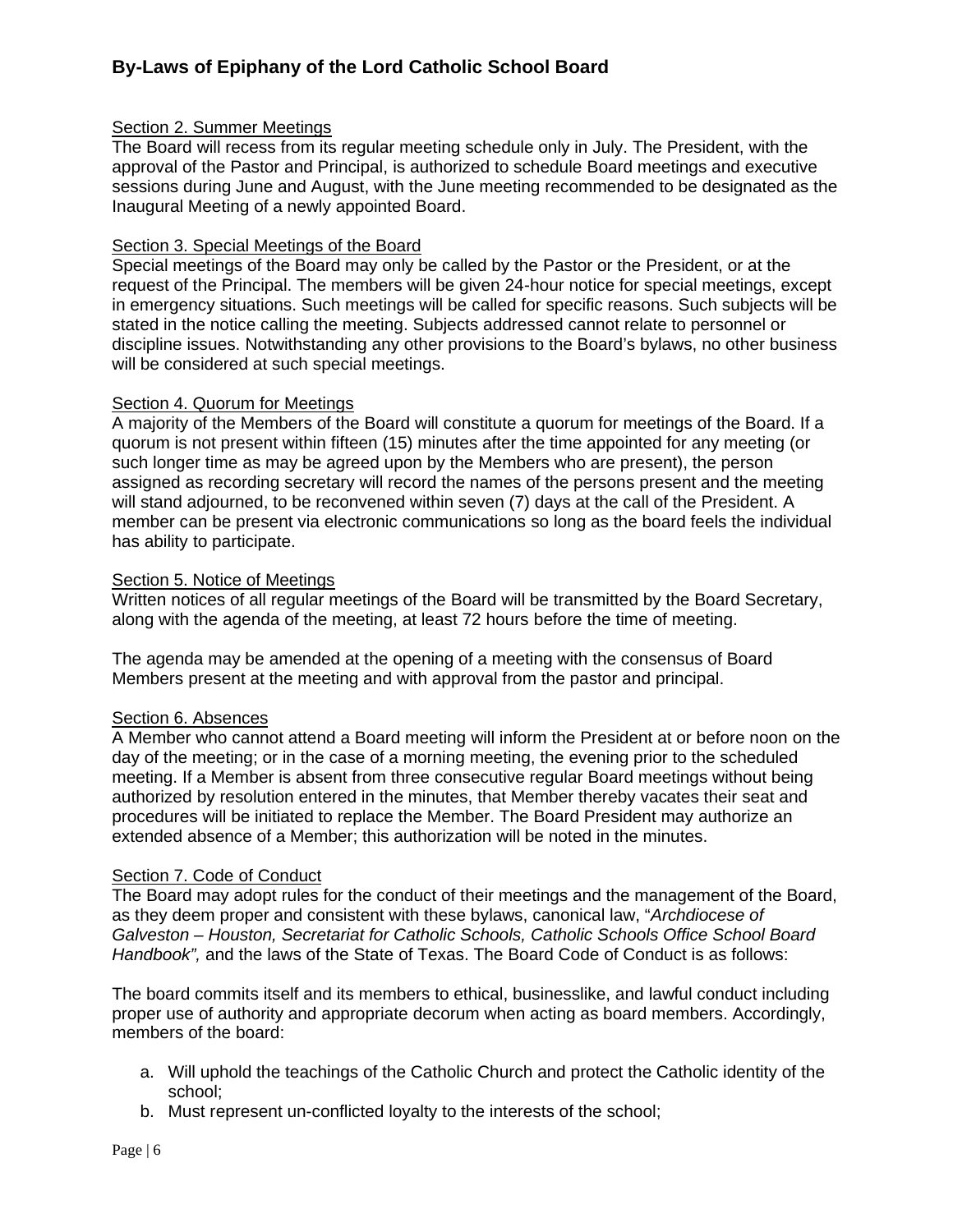- c. Avoid conflict of interest with respect to the fiduciary responsibility. May not attempt to exercise individual authority over the school except as explicitly set forth in the board policies;
- d. Do not have any power or authority over the Principal or staff members of the school
- e. In their interaction with the public, press or other entities must not speak for the board except to repeat stated board decisions;
- f. Will not engage in conversations or correspondence with non-board members about confidential board matters in which information is shared, solicited or received unsolicited. Board members should always direct concerned individuals to the appropriate channels of authority;
- g. Will respect all confidential matters;
- h. Will be properly prepared for board deliberations.

## **ARTICLE VI – STANDING AND AD HOC COMMITTEES**

The Board will conduct much of its activities through committees of the Board. These committees and their duties are discussed within this Article. With the exception of the Executive Committee, committee membership is not restricted to members of the Board. However, at least one Board member will serve on each committee.

The various committees and the Board as a whole should be actively involved in assisting the principal in the role of short and long-term planning.

#### Section 1. Executive Committee

The Executive Committee will include the Officers of the Board as defined in Article V, Section 1. In addition to carrying out the duties listed in Article V, the Executive Committee may be authorized to act in the name of the full Board when authorized by the full Board to do so. Specific functions will include:

- a. Primarily responsible for developing & monitoring strategic plan and ensuring its alignment with the school's mission statement.
- b. Develop the succession plan of the Board.

## Section 2 Strategic Planning Committee

The Texas Catholic Conference of Bishops Education Department (TCCB ED) requires each school, under the direction of the local governing body and leadership, to have a written site based long-range strategic plan. An outline of this plan is as follows:

## Long-Range Strategic Plan

- Is a process to develop both long-term vision and goals for the school with specific interim steps to reach these goals;
- Flows from the school's mission statement
- Encompasses a period of 3-5 years;
- Outlines realistic operational and strategic goals;
- Addresses areas such as Catholic identity, enrollment, personnel, curriculum, facilities, development, administration, finances and any other needs specific to the school community;
- Involves an annual review of the school's mission statement, philosophy, goals and objectives as well as a review of the plan's goals and action steps, with any necessary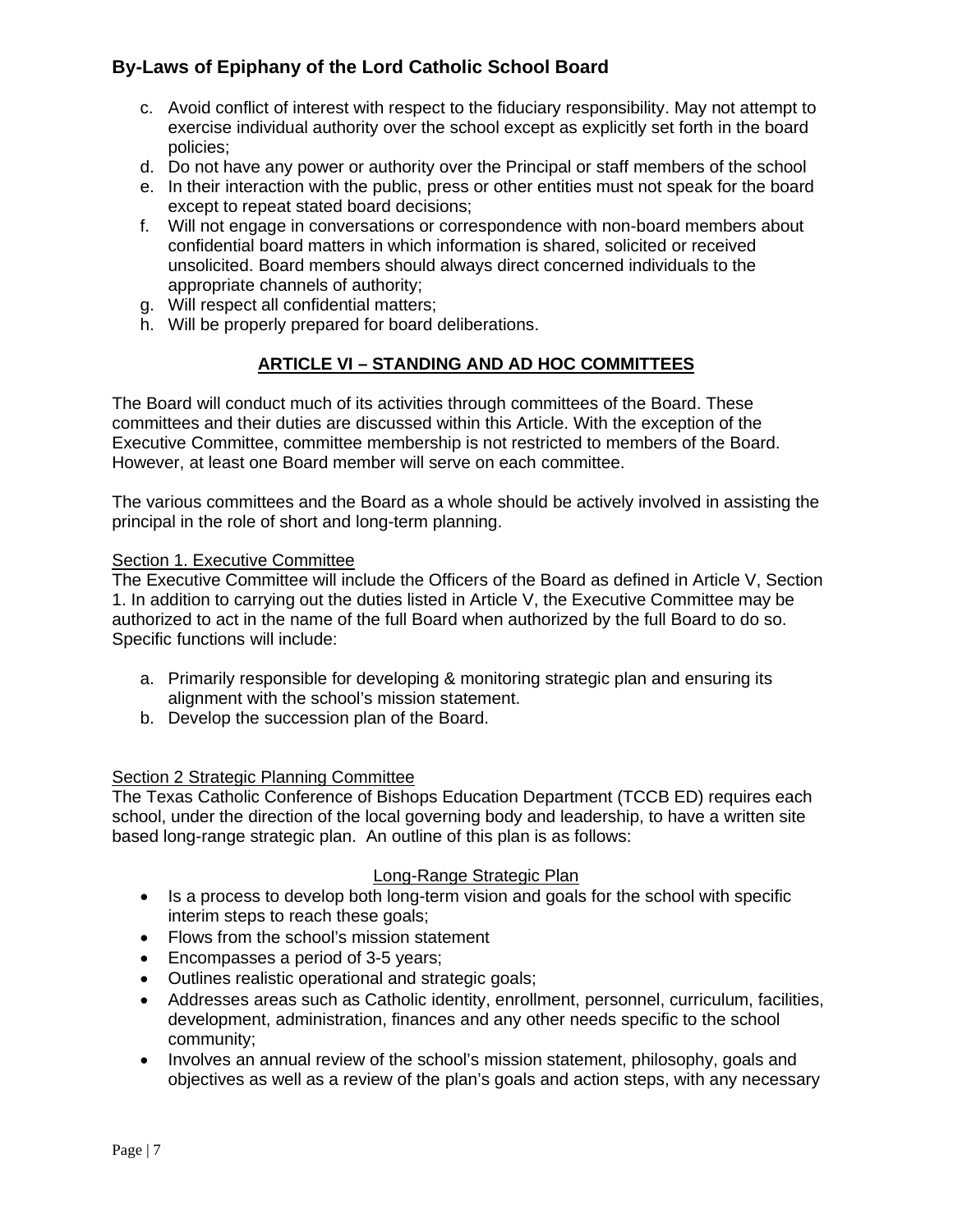adjustments being made including goals. These plans will provide a road map for all involved in the parish/school community.

The Strategic Planning committee is responsible for the development and ongoing annual updates to the Strategic Plan. The committee will include the Principal and at least one other advisory board member and may include other members of the School staff or administration. The various other committees of the Board will be actively involved in providing support to the Strategic Planning committee in the development and ongoing updates of the Strategic Plan. The Principal and Pastor approve the Strategic Plan annually after any revisions are made and the Principal is primarily responsible for monitoring and execution of the Strategic Plan.

## Section 3. Finance Committee

The Finance Committee will include the Chair of the Committee, the Principal, a member of the school staff or administration having adequate working knowledge of the school's financial records and statement, and at large members as deemed appropriate by the Chair. The finance committee members will be appointed by the President with the approval of the Pastor and Principal and should include the school bookkeeper.

Functions of the Committee include:

- a. Communicate with the Parish Finance Council and Parent Association (PA).
- b. Monitor the development and evaluation of the school budget.
- c. Work closely with the Principal to create budget drafts for the Pastor and the Board.
- d. Support school staff and administration in preparation of long-term strategic planning in conjunction with the Planning Committee of the Board.
- e. Review internal budgetary controls and make recommendations for any deficiencies.
- f. Review financial reporting process and develop recommendations to ensure integrity with regard to the school's financial statements.
- g. Support school staff and administration in development of financing strategies for the long-term strategic plan.
- h. Help to ensure financial records and reporting conform to requirements of the Archdiocese and cooperate with Archdiocesan auditors.

## Section 4. Advancement Committee

The Advancement Committee will include at least one Board member and a member of the school staff or administration having adequate working knowledge of the school's fundraising efforts. With the approval of the Pastor and Principal and in accordance with Archdiocesan Policy and procedure, the Committee functions include:

- a. Supporting development of capital campaigns tied to requirements developed by the Finance and Planning Committees.
- b. Ensuring that all fund raising is coordinated by a centralized group and planned with appropriate goals.
- c. Supporting development of a public relations plan tied to the strategic plan to promote enrollment and effective communication with students, parents, faculty and administration.

## Section 5. Facilities & Plant Committee

The Facilities Committee will include at least one Board member and a member of the school staff or administration having adequate working knowledge of the school's physical plant and property needs. With the approval of the Pastor and Principal and in accordance with Archdiocesan Policy and procedure, the Committee functions include:

a. Develop and monitor maintenance plan for buildings and grounds.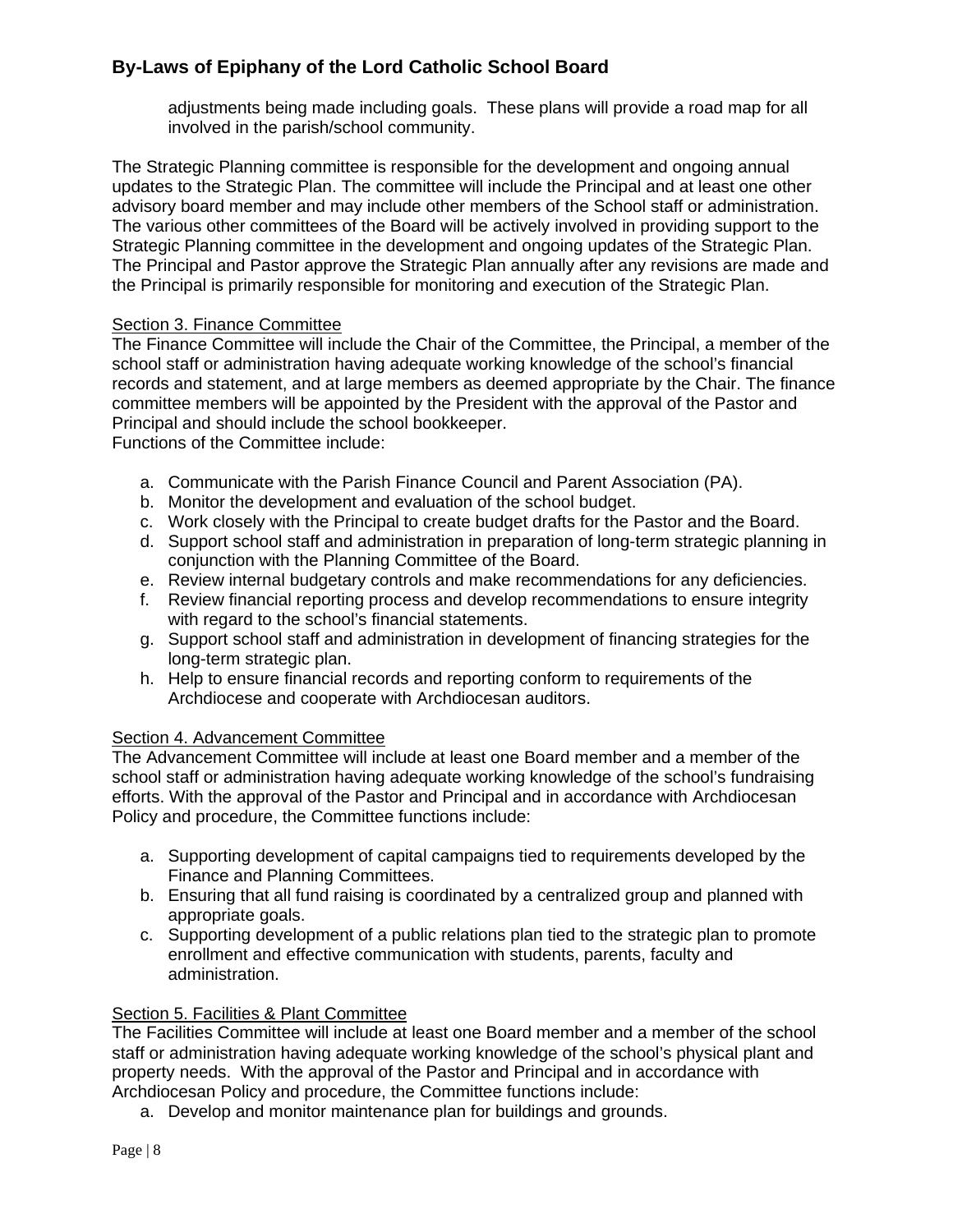b. Develop and monitor improvement plan for buildings and grounds.

## Section 6. Enrollment Management Committee

- a. Analyze and define enrollment goals and establish procedures to reach and maintain goals.
- b. Develop and implement specific strategies and use promotion and communication tactics to attract new enrollments and retain existing students.

## Section 7. Nominating Committee

The Nominating Committee will include the Principal and two members of the School Advisory Board. With the approval of the Pastor and Principal and in accordance with Archdiocesan Policy and procedure, the committee functions include:

- a. Develop annual solicitation and nomination process of eligible candidates for each vacancy.
- b. As described in Article III Section 2, the Nominating Committee conducts yearly discernment process for new Board members.

## Section 8. Ad Hoc Committees

The Board with the approval of the Pastor and the Principal may establish ad hoc committees as deemed appropriate. The establishing motion will indicate the mandate of the committee, the membership of the committee, the length of the committee's service and the due date of the final report or activities.

#### Section 9. Committee Procedures

Each committee will record its deliberations, recommendations and conclusions and will deliver a copy of the report to the Principal and Secretary of the Board for submission to Board Members and Pastor. Meetings of any committee will be coordinated with the Principal and notice given to the committee members and the President of the Board, each of whom will have the right to attend and participate in the deliberations of the committee. The President or the committee Chair may invite to any committee meeting any individuals who may be helpful to the deliberations of the committee. A majority of the members of each committee will constitute a quorum for the transaction of business and the act of a majority of the members of any committee at which a quorum is present will be the action of the committee**.**

## **ARTICLE VII – ACCESS TO MEETINGS**

All meetings of the Board are to be open to the public but such individuals may not address the Board without being on an agenda which was approved by the Pastor, Principal and President. The presiding officer or Pastor may expel or exclude from any meeting any person who has been guilty of improper conduct at the meeting. The Pastor, at his sole discretion, may ask anyone to leave a Board meeting at any time for any reason. Person(s) asked to leave must leave the meeting immediately.

## **ARTICLE VIII – DELEGATIONS**

## Section 1. Request to Address the Board

Any stakeholder or group may request to address the Board as an individual or as a delegation. Topics will only be in those areas of the Board's jurisdiction. The individual or delegation must provide the request in writing to the Principal or President, at least ten (10) days prior to the next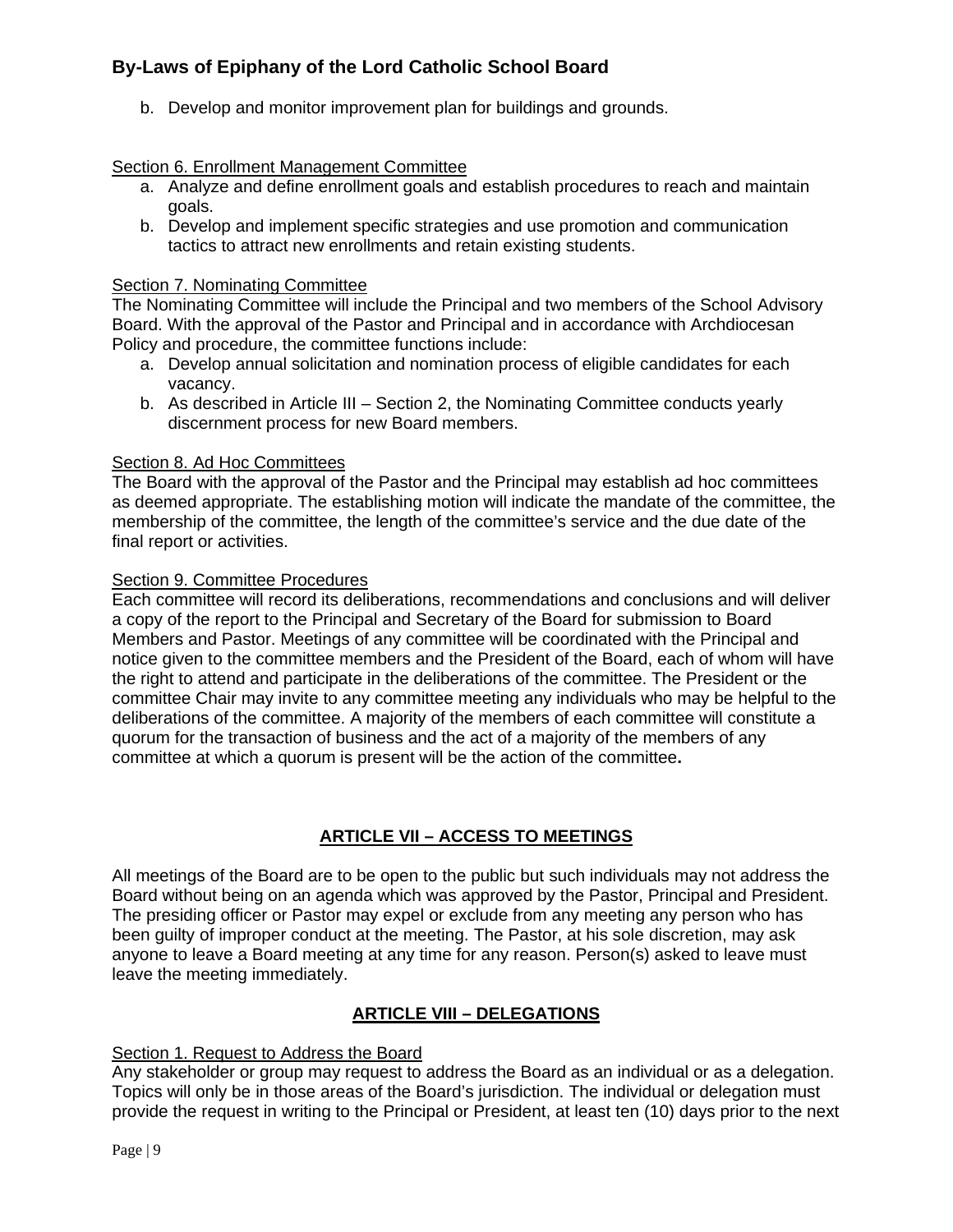regular meeting of the Board or committee at which the individual or delegation wishes to be heard. The request will contain the topic to be discussed and the identity of the spokesperson(s). The person or persons wishing to address the Board or committee will be notified of the date, time and location of the meeting at which the presentation will be made.

The President, on behalf of the Board and after consultation with the Pastor and Principal, may deny the request of an individual or delegation to address the board. The Board will notify the person or persons making the request in writing of the denial.

## Section 2. Procedures

Individuals or delegations will, upon notification, have these regulations shared with them prior to their presentation. Copies of the presentation will be shared with the full Board or Executive Committee at the time that the agenda is distributed or at such time as the presentation is made. Nothing of a confidential nature should be addressed such as discipline problems or personnel issues. In any case, the subject matter of the individual or delegation may not be discussed at the meeting at which the presentation is made, and a decision may not be made, other than in closed session. An individual or delegation's presentation will be limited to 15 minutes. Amendments as to the length of time are at the discretion of the President, Pastor and Principal.

Following the presentation by the individual or delegation, only the President will allow questions of clarification. No discussions will follow the presentation. Notwithstanding the above, the Board, the Pastor, and the Principal retain authority to decide all matters concerning individual or delegations as well as the right to invite an individual or delegation to the Board for consideration. Response will be given in writing by the Board President within five working days.

## **ARTICLE IX – VOTING PROCEDURES**

The School Advisory Board is an advisory role only, therefore no voting should not occur.

## **ARTICLE X – RULES OF ORDER**

The rules of order to be observed at meetings will be in accordance with the provisions of these bylaws and will be interpreted and enforced as necessary by the Board President. In all cases for which no specific provision is made in these bylaws, the rules and practice of *Robert's Rules of Order, latest revised edition*, will govern as applicable. The presiding officer will preserve order and decorum and decide upon all questions of order.

## **ARTICLE XI—CONFLICT OF INTEREST**

Board members must disclose any existing or potential conflicts of interest and abstain from discussions or other actions in those areas where a conflict exists. The Board minutes should reflect abstention. A conflict of interest would occur if the outcome will grant the Board member any financial or personal benefit.

## **ARTICLE XII—CONFIDENTIALITY**

All Board members are bound to maintain confidentiality with respect to certain information obtained in their role as Board members (including verbal presentations, written materials,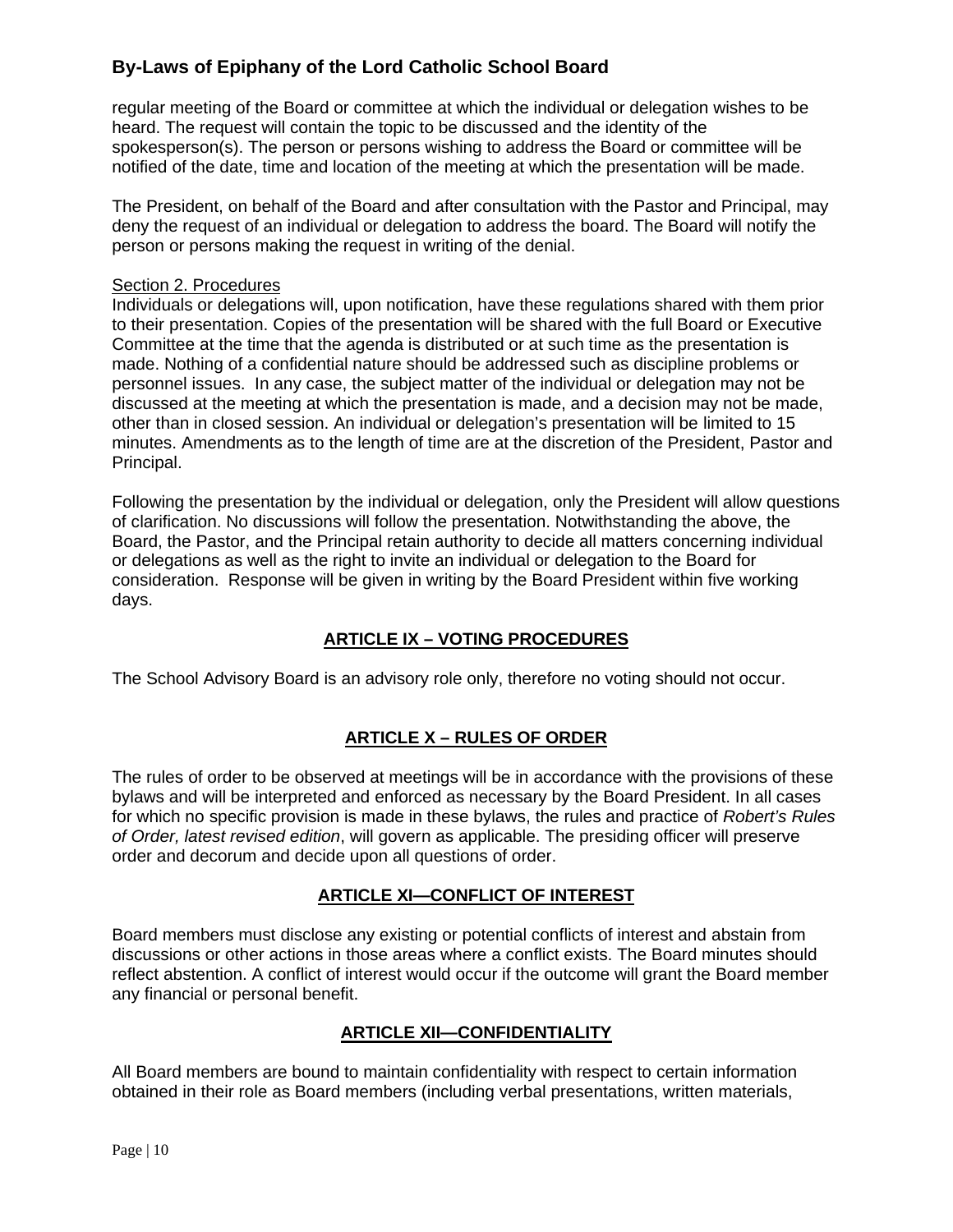discussions and deliberations). A serious moral obligation exists to not release confidential information. Certain information shall include but not be limited to the following:

- a. Financial information for individual school families
- b. Information discussed in closed sessions of the Board

The President, Pastor, or Principal may further determine that certain other information shall be treated as confidential. Any breach of confidentiality may result in a member being removed from the Board. If a topic of confidential nature is allowed by the Pastor or Board President, a regular meeting will be adjourned, all guests asked to leave temporarily and the meeting reopened in an executive or closed session. Anything said in the executive or closed session will be treated as confidential and not subject to disclosure unless required by law. The minutes, as recorded by the Board's Secretary, will only reflect that a discussion was held in an executive or closed session. The specific topic of discussion will not be listed in the minutes.

## **ARTICLE XIII –AMENDMENTS**

Bylaws of the Board may only be amended with the signature consensus of all Members of the Board and the approval of the Pastor.

## **INTERPRETATION**

## **Definitions and Meaning of Terms**

For the purpose of these bylaws, the terms used will have the following meaning:

- "AD HOC COMMITTEE" means a temporary committee or task force established to address a specific issue.
- "ANNUAL MEETING" means the first meeting held at the beginning of the school year.
- "BOARD" means the Epiphany of the Lord Catholic School Advisory Board.
- "CLOSED MEETING" or "Executive Session" means a private meeting of the whole Board or a committee from which the public are excluded.
- "CHAIRPERSON" or "CHAIR" means the lead Board member of any committee or subcommittee established by the Board.
- "COMMITTEE" means any standing, special or ad hoc committee established by the Board. Any Committee that is recommended by the Board must have the approval of the Pastor and the Principal.
- "EX-OFFICIO" means by "virtue of office." The President of the Board when acting in "ex-officio" capacity to a committee is not counted in the quorum of the committee, but has the right to make motions, discuss motions and vote on all questions.
- "INAUGURAL MEETING" means the first meeting of a newly appointed Board to be held following appointment and the commencement of the term of office.
- "MEETING" includes a meeting of the Board and/or of Board committees.
- "MEMBER" means a person appointed to the office of Member of the Board.
- "MEMBER AT LARGE" means an individual appointed to represent the interests of the general school community and conducts projects and accepts duties as assigned by the President of the School Board.
- "OFFICERS" or "EXECUTIVE COMMITTEE" means the President of the Board, the Vice President of the Board, the Secretary of the Board, the Chairperson of the Finance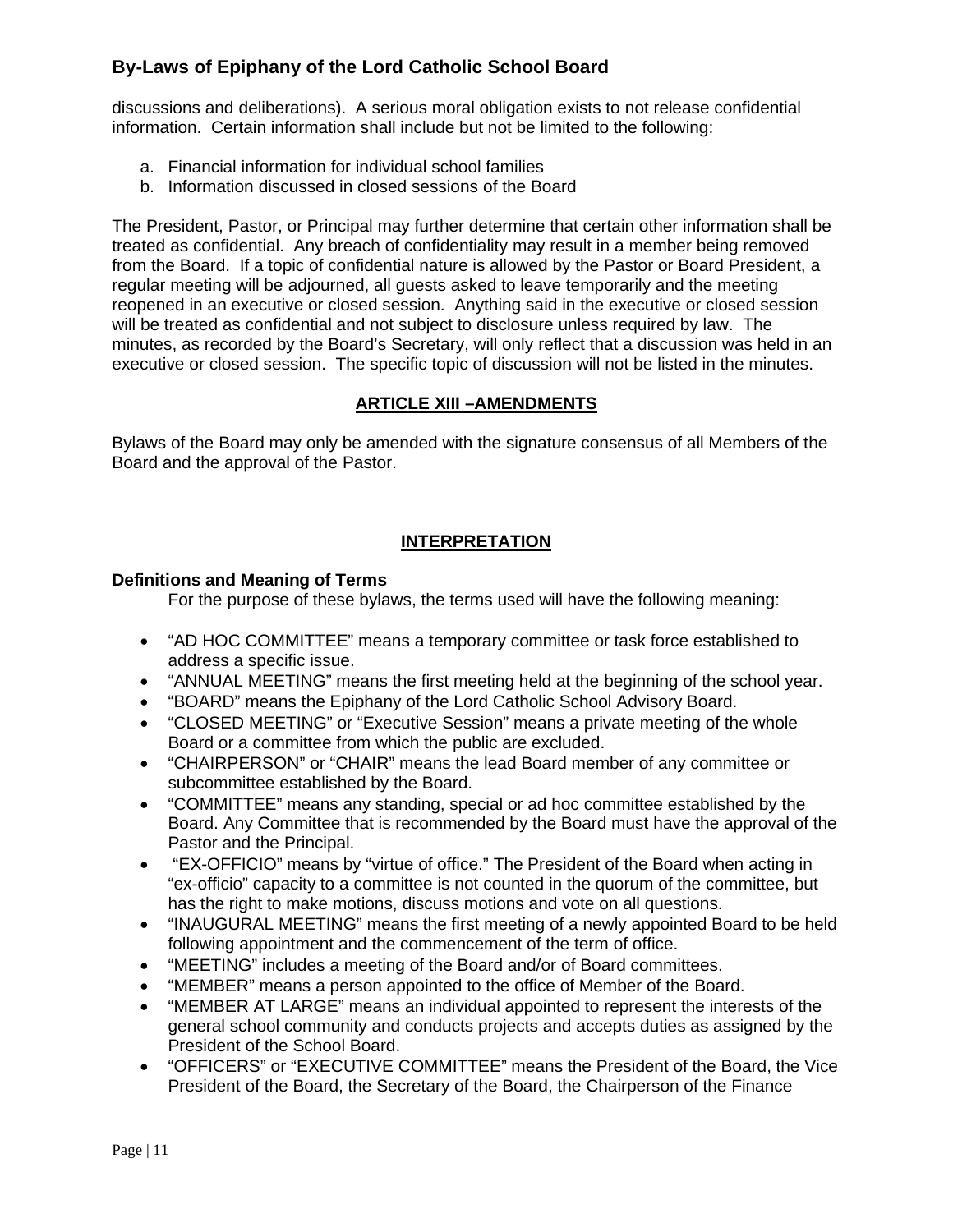Committee of the Board, the Principal, the Pastor and the Superintendent/Superintendent's Delegate when necessary.

- "PASTOR" means Canonical administrator of the Epiphany of the Lord Catholic Community or Epiphany of the Lord Catholic Parish.
- "PRESIDENT" or "PRESIDENT OF THE BOARD" means the President of the ECS Advisory Board.
- "PRINCIPAL" means Chief administrator of the school.
- "STANDING COMMITTEE" means any committee to which the Board continually or regularly appoints one or more members.
- "STRATEGIC PLAN" means the Long-Range Strategic Plan the school prepares to meet requirements of the Archdiocesan School Council of the Archdiocese of Galveston – Houston.
- "SUPERINTENDENT" means the Superintendent of Catholic Schools for the Archdiocese of Galveston – Houston.
- "SUPERINTENDENT'S DELEGATE" means a member of the Office of Catholic Schools staff assigned to represent the Superintendent.
- "VICE CHAIR" means the designated representative of the Chair of any committee or subcommittee established by the Board.
- "YEAR" means, unless qualified by the word "calendar," the school year.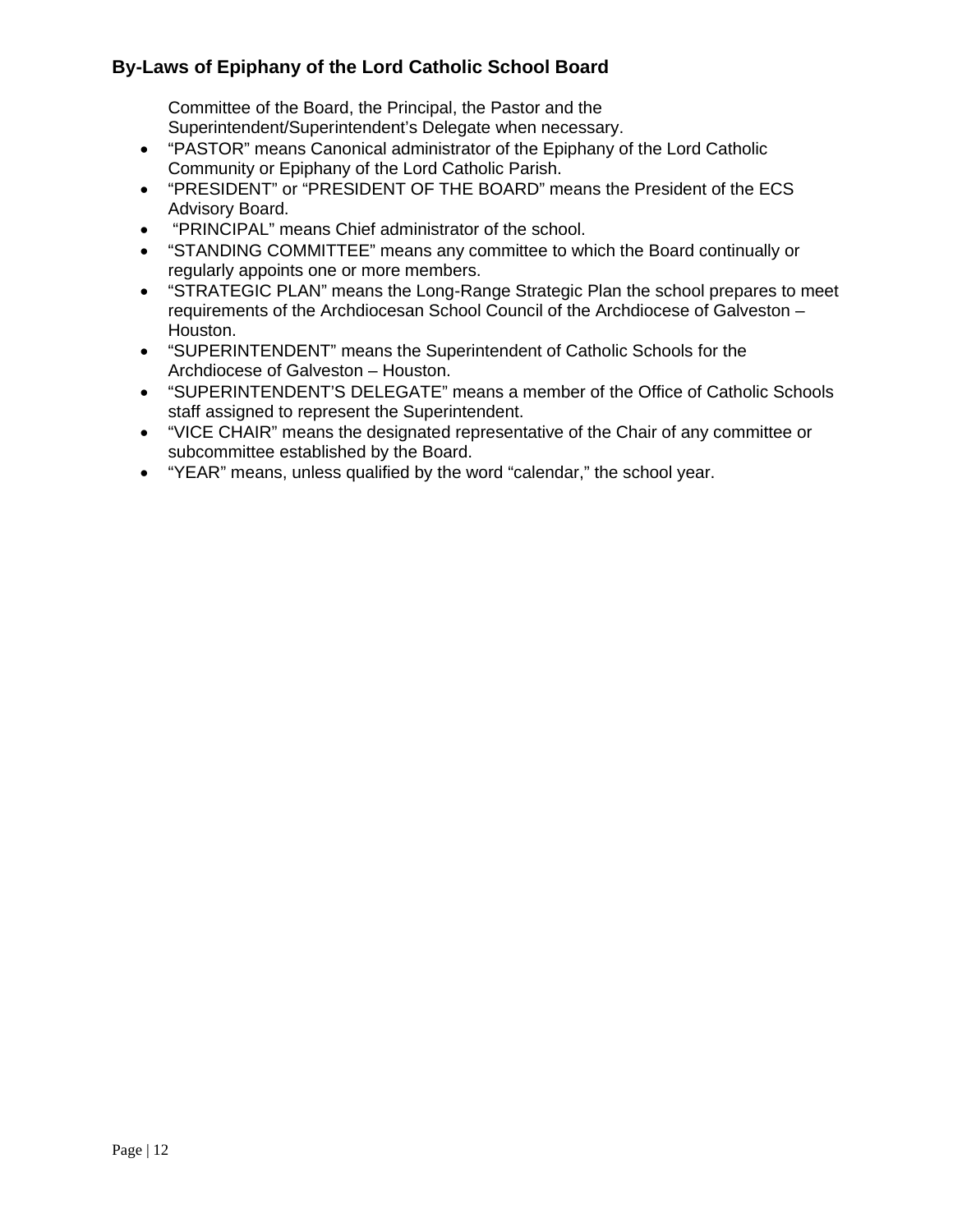| These bylaws are hereby approved on this _____ day of __________, 20___ by the following<br>School Board members: |  |  |
|-------------------------------------------------------------------------------------------------------------------|--|--|
|                                                                                                                   |  |  |
|                                                                                                                   |  |  |
|                                                                                                                   |  |  |
|                                                                                                                   |  |  |
|                                                                                                                   |  |  |
|                                                                                                                   |  |  |
|                                                                                                                   |  |  |
|                                                                                                                   |  |  |

Approved by: Rev. Tom Lam - Pastor